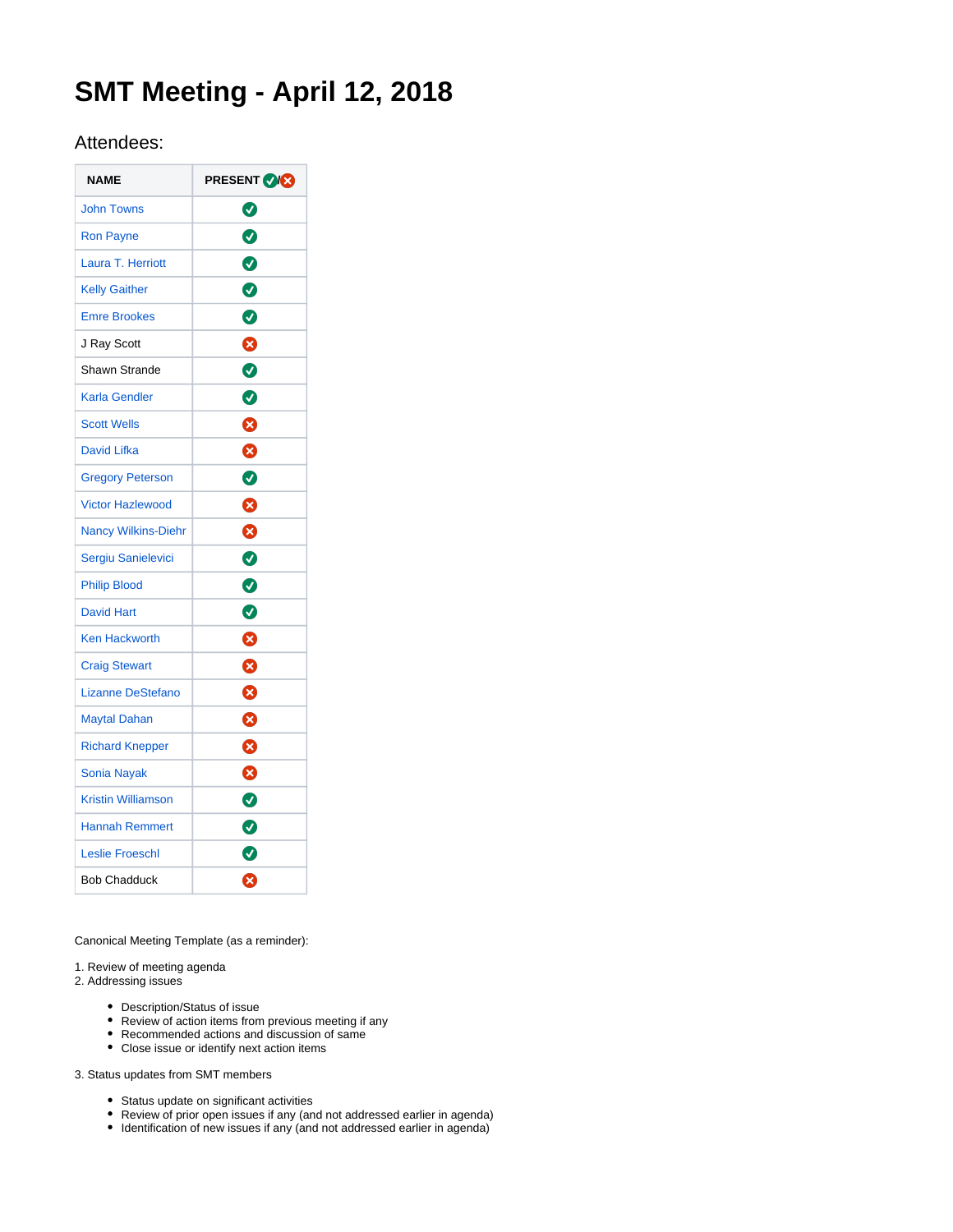# Agenda/Notes

# **1. Review of Meeting Agenda: Any comments/additions?**

# **2. XSEDE2 Reporting [\(Karla Gendler](https://confluence.xsede.org/display/~gendlerk))**

# Previously:

- Previous discussion archived: [SMT Meeting January 4, 2018](https://confluence.xsede.org/display/XT/SMT+Meeting+-+January+4%2C+2018)
- (1/4) Karla end of January is the end of a quarter. February 1st begins IPR5 and due 2/15. Then will move into PY8 Planning through the Quarterly Meeting draft due to XAB 4/10 (meet 4/17). Starting May write RY2 annual report
- (1/18) Karla IPR5 is coming up and due 2/15 to NSF. Monday 1/22 email will go out, so work with your area PM. Risk review also underway, see email from Kandace. Planning will begin immediately after reporting. Will write mid-year review panel response document as well. (1/18) John - Bob hopes to get us the document by 1/19; might be good to get that done early to prevent overlap
- (2/1) Karla IPR 5 begins today, work with your PM. 100% of risks reviewed. PY8 planning email coming soon.
- (2/15) Karla IPR w/John and should be submitted soon. PY8 Planning is next in preparation for the Quarterly presentations
- (2/15) Lizanne ACTION meeting with John needed
- (3/1) Ron detailed update at the Quarterly. Updated 5% template for Planning slides
- (3/29) Karla PY8 Planning Process in motion in preparation for the XAB meeting. Also getting feedback from SPF and UAC

#### Discussion:

- (4/20) Karla XAB reviewing PY8 Plan; feedback due 4/20. April 30th is the end of the quarter and May 1st begins reporting; email with details going out 4/23. Final report due May 17th.
	- Ron on the PY8 plan, the SPF providing feedback; when should we expect that?
	- J Ray or Shawn Strande ACTION provide feedback to Karla; Sergiu will ping J Ray as well

# Decisions:

• note

# Actions:

Maytal requested a Quarterly Leadership Radar identifying major project level activities, new tools/functionality released, etc. - Ron to proposal options to serve the need

# **3. XRAC Reviewer Manual [\(David Hart\)](https://confluence.xsede.org/display/~davidlh)**

#### Previously:

(2/20) Email with attachment from Dave H. to SMT mail list:

As part of RAS efforts to increase recruiting for the XRAC, Ken and I compiled the attached "Reviewer Manual" to provide XRAC members with some common baseline information.

**Most notably, this document includes a Charter for the XRAC and the official XRAC COI policy—**These sections have been updated for XSEDE from prior approved versions that I found dating back to TeraGrid. If there are more recent XSEDE-approved versions, we can replace those sections, if someone can send me those docs.

 So, while comments are welcome throughout, I think protocol dictates that the SMT should give formal approval to the Charter and COI policy.

- (3/1) John call to vote at next SMT in 2 weeks, so that everyone can review. Would be good if this had a DRAFT watermark. Considerations for alternate list and guidance for what to send will be discussed at the Quarterly
- (3/1) J Ray SPF meeting next week and will have review of this on agenda
- (3/1) Nancy reference to COI appendix that is off (E vs. F). What about using NSF COI rules?
- $\bullet$ (3/29) Ron - John provided feedback; conversations with Bob as well. Getting feedback from XRAC by next week.

#### Discussion:

- (4/12) Dave have incorporated all feedback from XRAC, John, and SPF into document and ready for final approval in 1.0 form. Vote and final comments by next Thursday. Documenting current practice, not policy; that would be next steps. Will be on a schedule for regular review and updating
	- ACTION Ron send reminder on Tuesday requesting affirmative responses

Decisions:

Actions:

# **4. Process for Publishing Data Sets ([David Hart](https://confluence.xsede.org/display/~davidlh))**

Previously: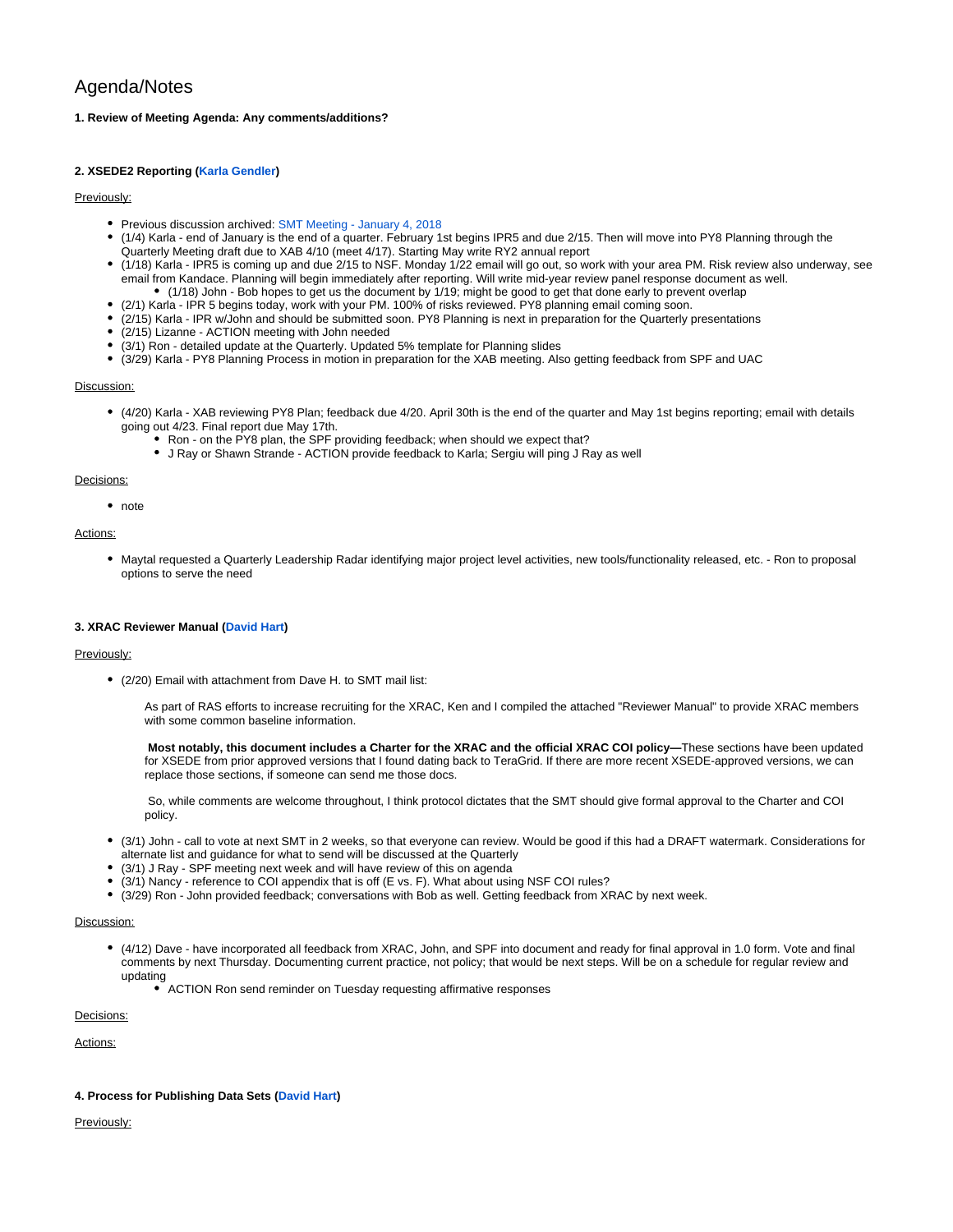(4/10) Draft process for publishing data sets, emailed for provisional SMT review. Evaluation team and Security team have reviewed and provided feedback. Intent isto work through this once with an actual data set (allocation awards), update the process as wrinkles are found and ironed out, then seek formal SMT approval. For now it's an FYI and a chance for comment and/or to raise red flags as we forge ahead.

# Discussion:

- (4/12) Dave related to quarterly presentation, have turned into a formal document. Lorna has reviewed for IRB approval. Plan to work through it while publishing a data set to check the document. Will send final review for SMT consideration
	- John with IRIS tracking dollars and measures against allocations. They are able to provide an IRB letter if needed.
	- Ron ACTION set up meeting with Heidi
	- Shawn if the document is regarding publishing data generated on systems, happy to carry that foroward. More about data XSEDE collects as part of the data management plan

#### Decisions:

Actions:

#### **5. XSEDE Staff Code of Conduct ([Ron Payne](https://confluence.xsede.org/display/~rpayne))**

#### Previously:

- (3/27) Update sent to SMT, via email, on UIUC Title IX and Legal feedback.
- (3/29) Ron proposed XSEDE Staff Code of Conduct [https://docs.google.com/document/d/1KYHGVntDDL6VSCApbYx](https://urldefense.proofpoint.com/v2/url?u=https-3A__docs.google.com_document_d_1KYHGVntDDL6VSCApbYx-2DuQZE66fDEFV8D2w9fznrQAs&d=DwMFAg&c=OCIEmEwdEq_aNlsP4fF3gFqSN-E3mlr2t9JcDdfOZag&r=lVpjqJ7ukVNIVTts-o5jR3b9jswp-BwuGkpOdlwULA4&m=wFp7nkf27UVA91-mRAIgpkmZs0WeBN6rfrx2HHOgZ8U&s=DOQBfzo_6IUdCXnYN380wm1UM6xNhnPops1ieIEl3Fc&e=)[uQZE66fDEFV8D2w9fznrQAs](https://urldefense.proofpoint.com/v2/url?u=https-3A__docs.google.com_document_d_1KYHGVntDDL6VSCApbYx-2DuQZE66fDEFV8D2w9fznrQAs&d=DwMFAg&c=OCIEmEwdEq_aNlsP4fF3gFqSN-E3mlr2t9JcDdfOZag&r=lVpjqJ7ukVNIVTts-o5jR3b9jswp-BwuGkpOdlwULA4&m=wFp7nkf27UVA91-mRAIgpkmZs0WeBN6rfrx2HHOgZ8U&s=DOQBfzo_6IUdCXnYN380wm1UM6xNhnPops1ieIEl3Fc&e=), pending UIUC Legal confirmation; reference to the recent NSF communication on sexual harassment [https://www.](https://urldefense.proofpoint.com/v2/url?u=https-3A__www.nsf.gov_pubs_issuances_in144.pdf&d=DwMFAg&c=OCIEmEwdEq_aNlsP4fF3gFqSN-E3mlr2t9JcDdfOZag&r=lVpjqJ7ukVNIVTts-o5jR3b9jswp-BwuGkpOdlwULA4&m=wFp7nkf27UVA91-mRAIgpkmZs0WeBN6rfrx2HHOgZ8U&s=ZU2Jg8ytfZZYLpEdjExsrix80BVpA8hfCMgN1ED5X08&e=)
- [nsf.gov/pubs/issuances/in144.pdf.](https://urldefense.proofpoint.com/v2/url?u=https-3A__www.nsf.gov_pubs_issuances_in144.pdf&d=DwMFAg&c=OCIEmEwdEq_aNlsP4fF3gFqSN-E3mlr2t9JcDdfOZag&r=lVpjqJ7ukVNIVTts-o5jR3b9jswp-BwuGkpOdlwULA4&m=wFp7nkf27UVA91-mRAIgpkmZs0WeBN6rfrx2HHOgZ8U&s=ZU2Jg8ytfZZYLpEdjExsrix80BVpA8hfCMgN1ED5X08&e=) Vote: all present vote in favor of acceptance of the Code of Conduct.
	- Are there two? ACTION Kelly to follow up with Linda to compare the one approved

#### Discussion:

- (4/20) Kelly recall conversation with Ralph who balked at having anything other than institution's. We wanted something specific to XSEDE and Linda and company worked on that. This is separate from the one shared on the SMT. But would still default to the HR of the institution. Linda's version was discussed at a quarterly. Is Code of Conduct separate from HR? Do we want to have something specific for the project?
	- John communications mix up perhaps due to both of them being referred to as Code of Conduct
		- External: Linda's version was for XSEDE-sponsored events. This would be on the website
		- Internal: the version above was for XSEDE staff with a reminder that you have institutional policies. This would be on the wiki
	- Ombudspersons on both; suggestions agreed upon Lizanne, Linda, Chris
	- Expected conduct shouldn't be different; consequences are different
	- ACTION Ron send out both for approval via email
	- Sergiu documentation for what happens next, what is the flow of action

# Decisions:

Actions:

#### **6. XSEDE Science Stories [\(Kristin Williamson\)](https://confluence.xsede.org/display/~wkristin)**

#### Previously:

Carry over topic from March Quarterly ER sessions

#### Discussion:

- Example Science Stoy to be reviewed during call:<https://docs.google.com/document/d/1L5XUhNDaaQiOh9ENuIbcQgS5H-V9b0H9trVF0Di46hk>
- Kelly cross over between where SP or XSEDE contribution begins and ends and quantifying that
- Sergiu qualitative vs. quantitative contribution
- Kelly want to paint a good picture of why XSEDE exists if work done at one institution. Point out what makes the success unique
- John be careful to have delieniation between IPR story and web science story. Value that XSEDE brings could be that we have a coordinated single allocation process. Proving the negative is impossible.
- Sergiu select stories that have a clear XSEDE-wide element to report on
- John working with individuals...describe who those individuals are and how they are part of the national team addressing these needs
- Shawn site-written vs. XSEDE-written perspective (day-to-day grind of keeping code running, improved usage, etc.)
- Karla remember the audience we are writing to and tailor the message that assumes knowledge
- John opening paragraph expands on accronymns, not necessary in IPR

# Decisions:

Actions:

#### **7. Website Showing "Scientific Value of XSEDE" [\(John Towns](https://confluence.xsede.org/display/~jtowns))**

Previously: